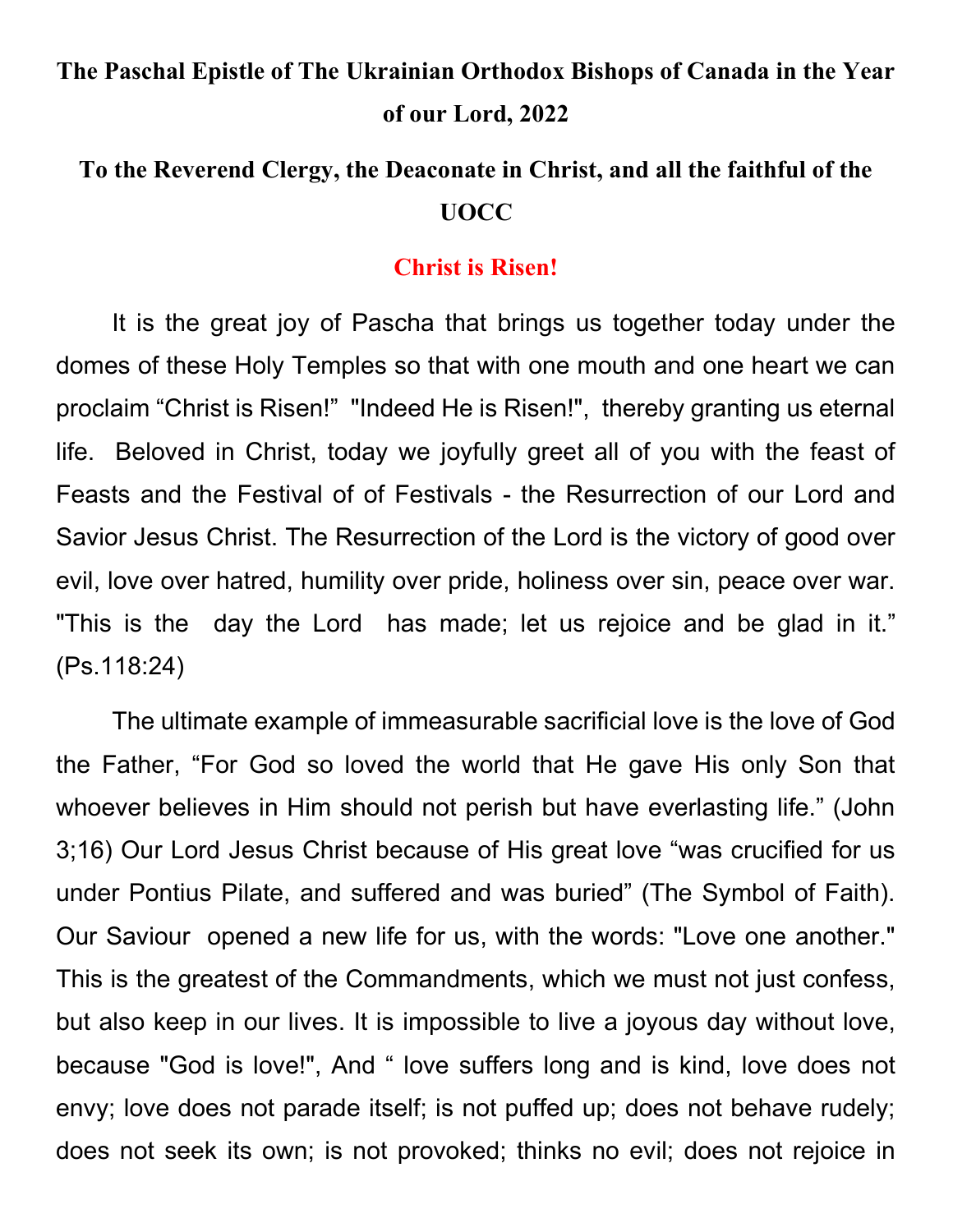iniquity, but rejoices in the truth; bears all things, hopes all things, endures all things. Love never fails." (1 Cor.13: 4-8) These are manifestations of love that we must create among ourselves, by following the example of Christ as created in the image and the likeness of God.

 Today we truly declare that Christ "trampling down death by death, and those in the tombs, bestowing life". Hearing these words, we not only understand that there is something beyond earthly life; we realize that the Lord gives us all eternal life. Christ becomes man in order for man to become God by Grace. Therefore, today is the Feast of Feasts, a celebration of victory of life over death; the feast of the victory of God's love over sin. Today is a day of great and incomprehensible joy. And so with the joy of Easter we will say to each other: "Christ is Risen! Indeed He is Risen". May this joy of the Resurrection of Christ be in everyone's heart not only at the moment when we are at the Easter services, but may it be in our hearts throughout our lives.

Reverend fathers, dear brothers and sisters! This Pascha od 2022 will be remembered by many of us as the Pascha of great trials, set against the background of the war in Ukraine due to military aggression by Russia. "Greater love has no one than this, to lay down one's life for his friends" (John 15:13). Out of sacrificial love for their native land and people, thousands of Ukrainian soldiers defend their Motherland. May the Holy Mother of God cover them with Her omophorion. On the day of His righteous judgment, may God grant the crown of immortality to those soldiers who laid down their lives for their people and for their native land. We pray for the innocent, peaceful victims of the terrible shelling and bombings throughout Ukraine, where the Russian occupier has brought suffering, weeping, pain, brutal violence, terror,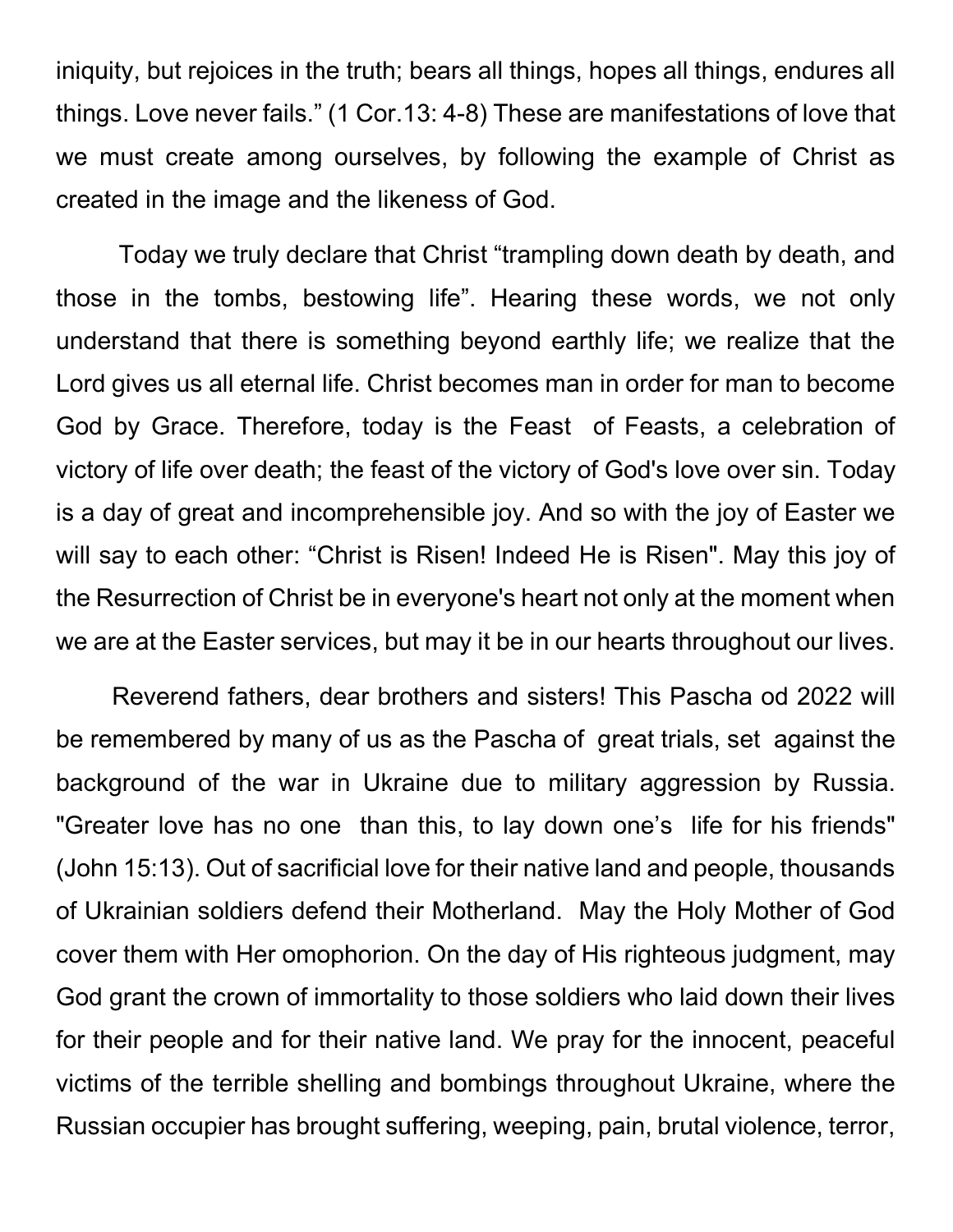and death as in Bucha and Mariupol and other cities and villages of Ukraine. May the Lord grant them the Kingdom of Heaven and memory eternal! May the glorious Resurrection of Christ destroy all evil and give victory to Ukraine in this difficult time as she continues the fight against the cruel occupier. God is in the truth, not in power, and the truth is with us and Ukraine will definitely win, because God is with us!

His Beatitude Metropolitan Epiphany of Kyiv and All Ukraine and His Grace Bishop Ilarion of Edmonton recently signed an agreement on financial assistance for the humanitarian mission of the Orthodox Church of Ukraine. This information on how to help the Orthodox Church of Ukraine can be found on the website of UOC or the UOCC Facebook page, in a press release dated April 8. We sincerely thank you for your generous donations, which have already been made or will be made for our Church in Ukraine. May the All-Merciful Lord reward all of you for all the good you do!

 In the Holy Gospel, we learn that the first greeting of our Lord Jesus Christ when He appeared to His disciples after His Resurrection was: "Peace be with you!" He repeated these words more than once and they have great significance. By His Resurrection, the Lord gives us the possibility for our sins to be forgiven, to be reconciled to Him, and through Him to attain peace and harmony with ourselves,neighbors and with all creation in the world. On this Easter of 2022, when Ukraine is going through the hardest trials since her independence, we turn to the Risen Lord to grant victory over the enemy and peace to the long-suffering people of Ukraine. With our collective pain and anxiety, we pray that our people may see the light of the Holy Resurrection